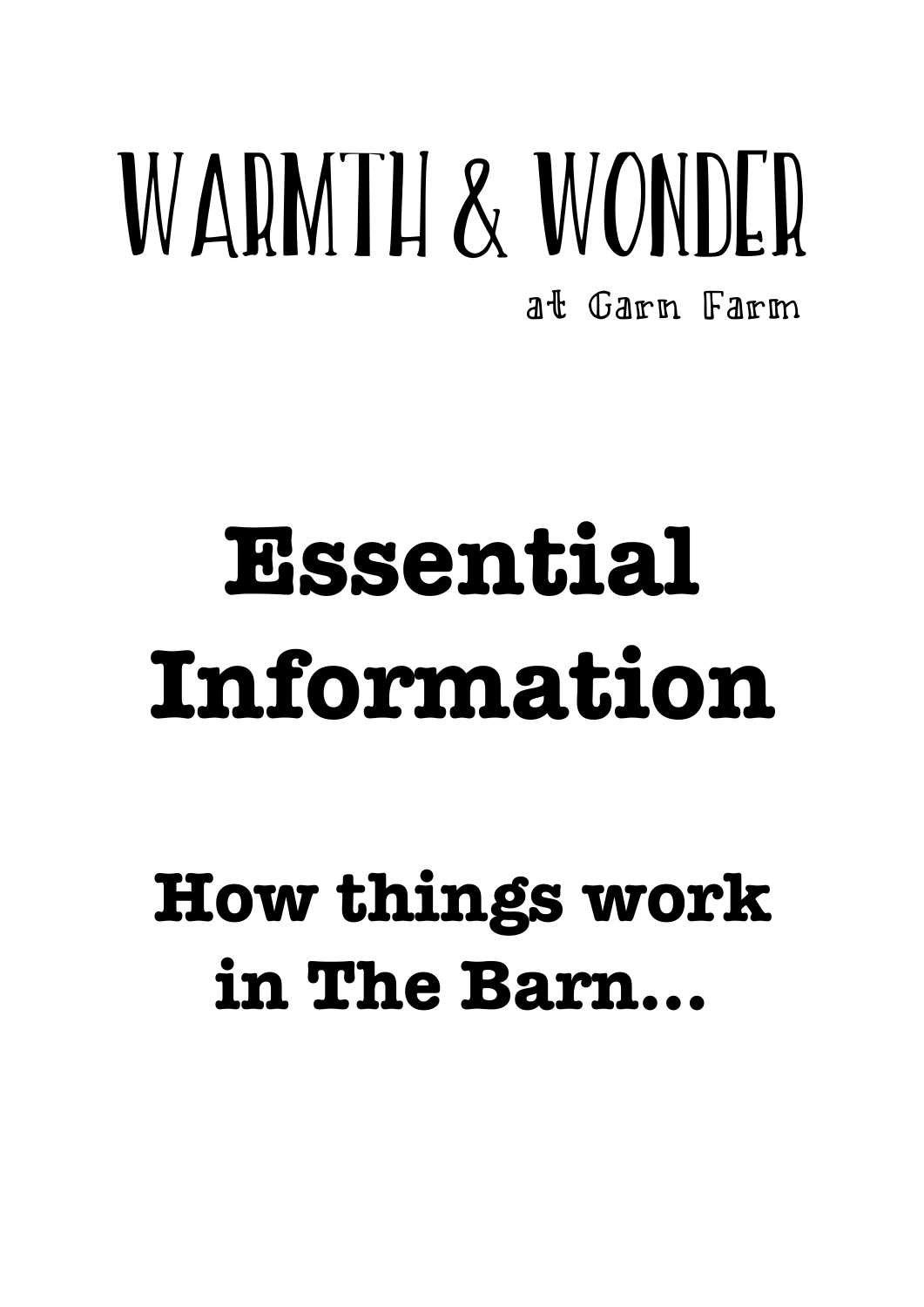## Welcome**…**

We hope you have a lovely stay in The Barn at Garn Farm. Please take a moment to read through this information to ensure your stay is comfortable and safe – and feel free to ask if anything isn't clear or as it should be.

## Make yourselves at home

We hope you enjoy making yourselves at home in The Barn. The garden immediately outside The Barn is for you to enjoy, and there is a fire bowl and seating area by the pond.

**We keep the outside area between The Barn and our Farmhouse as private** to protect everyone's privacy. For your safety **we ask you not to use the steps up from the The Barn which is roped off** (there is a path further along past the pond to use instead). There is a map of Garn Farm enclosed that shows you the surrounding land and where you can explore.

**Safety warning:** Please note there are areas roped off for your safety, and there are streams and an unfenced pond nearby The Barn and across the land, so **children playing outside should be supervised at all times**. Take care of **overhanging branches in woodland** and in very windy conditions keep out of the woodland.

## Sleeping Platform

The sleeping platform is reached by a ladder stairs which is steep and needs to be used with care. You are advised to **go up and down the stairs facing forwards** (i.e. facing the stairs) and use the handrails on both sides. We suggest that the stairs are **not suitable for children under 9 yrs**. You can use the stair-gate to stop young children going up.

**Upstairs Velux window** – if it rains heavily and you've opened the window the bed and rug will get wet. Please ensure the window is closed before heavy rain – and **do not leave it open when going out**.

## Torches

An **emergency torch** is provided in the kitchen – on the left of the cooker. Leave it switched on and plugged into charger - it will then go out, charge and turn on automatically if there is a power-cut.

Two **red wind-up torches** and **high-visibility vests** are provided in the walk-in kitchen cupboard – which are useful if, for example, you are walking on the road to the pub in the evening.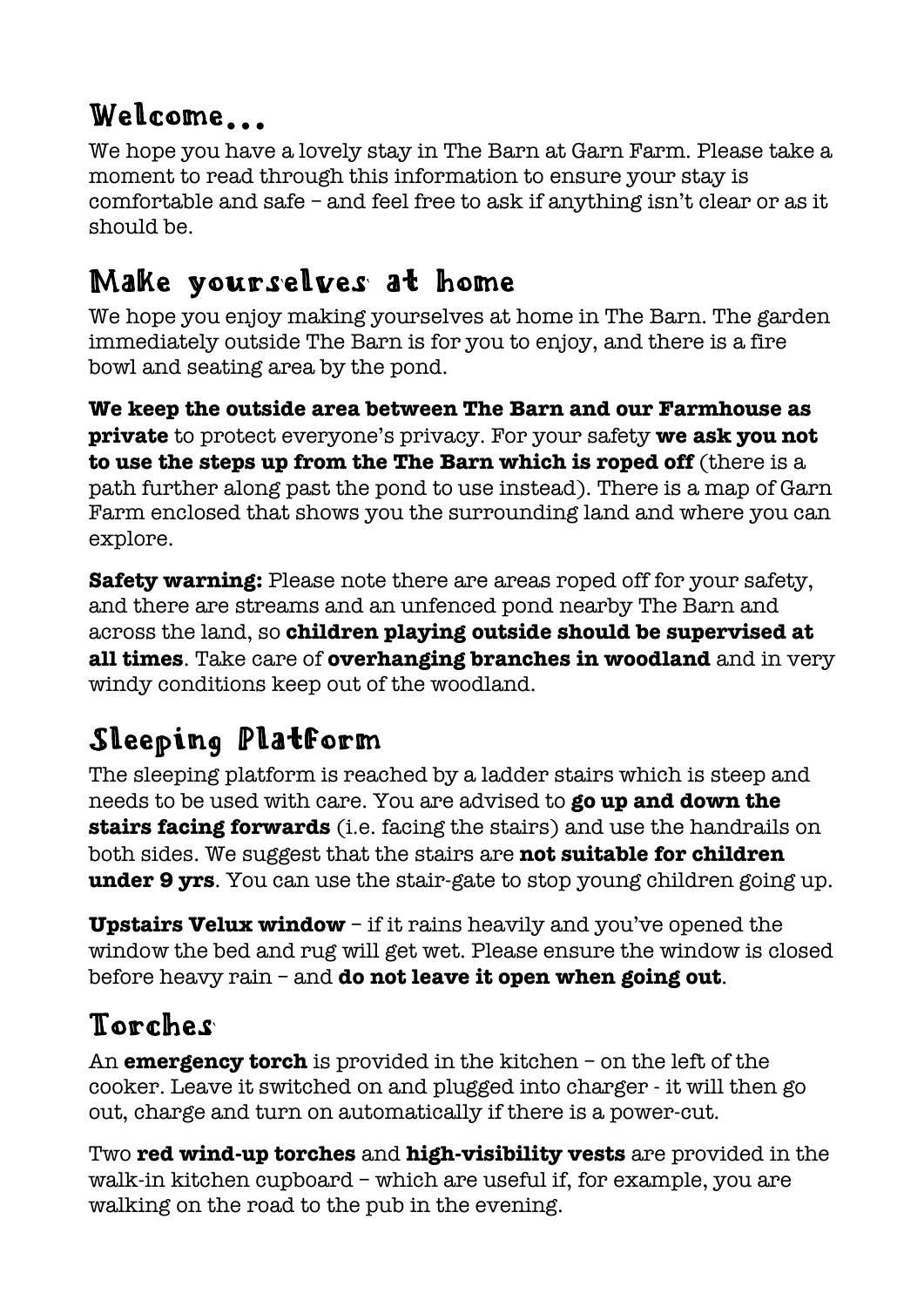## Fire safety

**Do not leave the stove or candles lit unattended – and please don't let candles drip wax anywhere** (including the fireplace hearth).

Each area of The Barn has a **smoke detector** – and the sleeping platform has an **escape ladder** for emergency use (stored in the white metal cupboard).

**Fire extinguishers** are situated inside The Barn:

- to the right of the cooker
- to the left of the external door (by the coat hooks/bathroom)

A **fire blanket** is situated to the right of the cooker.

**Outside** there is a **fire extinguisher** situated in the open-sided shed by The Barn.

**Emergency details** can be found at the back of this booklet.

## Smoking

**Smoking is NOT allowed in The Barn or immediately outside the door**. If smoking outside please do so away from the building and dispose of waste carefully.

## Internet

Wireless internet is available for your use. It is not a fast connection and is shared with the farmhouse. As we work from home at times we may need sole use and it may be unavailable - if you need it for a specific purpose or time please do say. If you have problems connecting do ask (please do not touch the wireless router yourself).

If you'd prefer not to have the disruption you are welcome to turn the wifi off – simply switch off the plug at the wall just outside the bathroom on the right.

The network is 'Warmth and Wonder' and the password is: garnfarm

## Breakages

We know accidents happen and ask that you please do tell us if you break anything or cause a spill, so that we can ensure things are put right for future guests.

We do ask that you cover the costs of replacements for breakages and damage as per our booking terms and conditions. This enables us to continue sharing this wonderful space with you and others.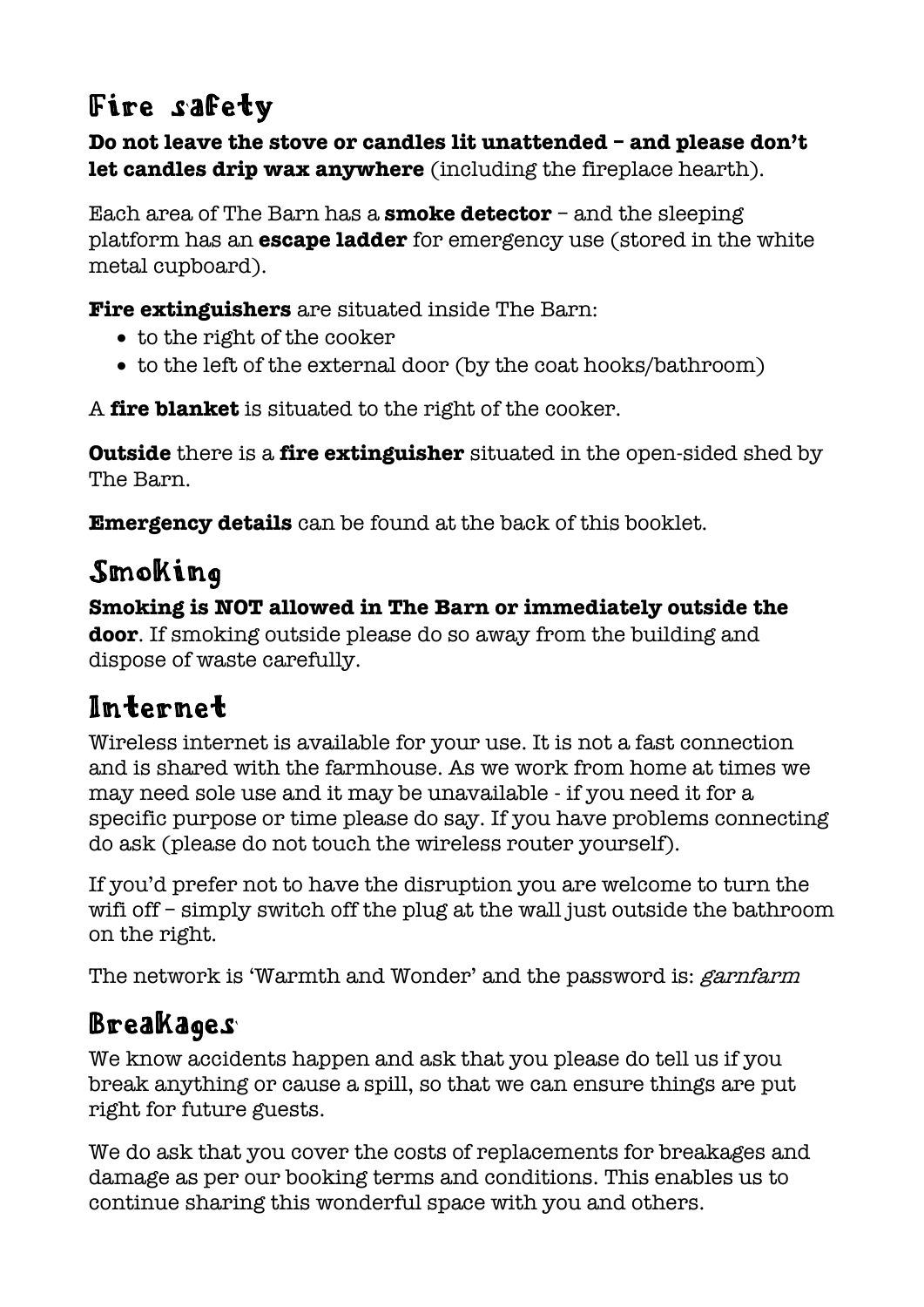## $P$ izza

We have a pizza stone that fits in the oven or an outdoor Ooni pizza oven that can be borrowed (please ask and we can explain how to set it up – it is usually stored in the bottom of the building – accessed by yellow door on opposite side of building to where you park).

## **BBQ**

A **barbeque** is available for your use (stored in the bottom of the building – accessed by yellow door on opposite side of building to where you park). Our local shop, Hopes of Longtown, sells charcoal. Please leave the BBQ as you'd like to find it – and empty cold ash using the metal bucket which can be emptied in the compost bin in the veg area (the first compost bin bay on right towards polytunnels).

## Outdoor fire

A **fire bowl** is available for an outside fire. Either use the fire-pit area by the pond, or if you prefer using it nearer The Barn place a little wood underneath the bowl and the grass below will be protected and not burnt. Please ensure it is completely out before leaving the area (but refrain from pouring water over the fire as this will damage the bowl). Cold ash can be emptied into the first bay of the compost bin in the veg area. We will be happy to show you which wood to use for the outdoor fire bowl – please just ask.

Please note: **No lit BBQ or fire bowl in the shed or on the decking**.

## Freezer, extra fridge and washing machine

There is access to a chest freezer, an extra fridge and washing machine (in bottom of the building – accessed by yellow door on opposite side of building to where you park) – please just ask if you are not sure.

## Mobile reception

There is limited mobile reception for most networks outside The Barn usually improved by walking away from the building back down the driveway. There is a landline in the Farmhouse for emergencies.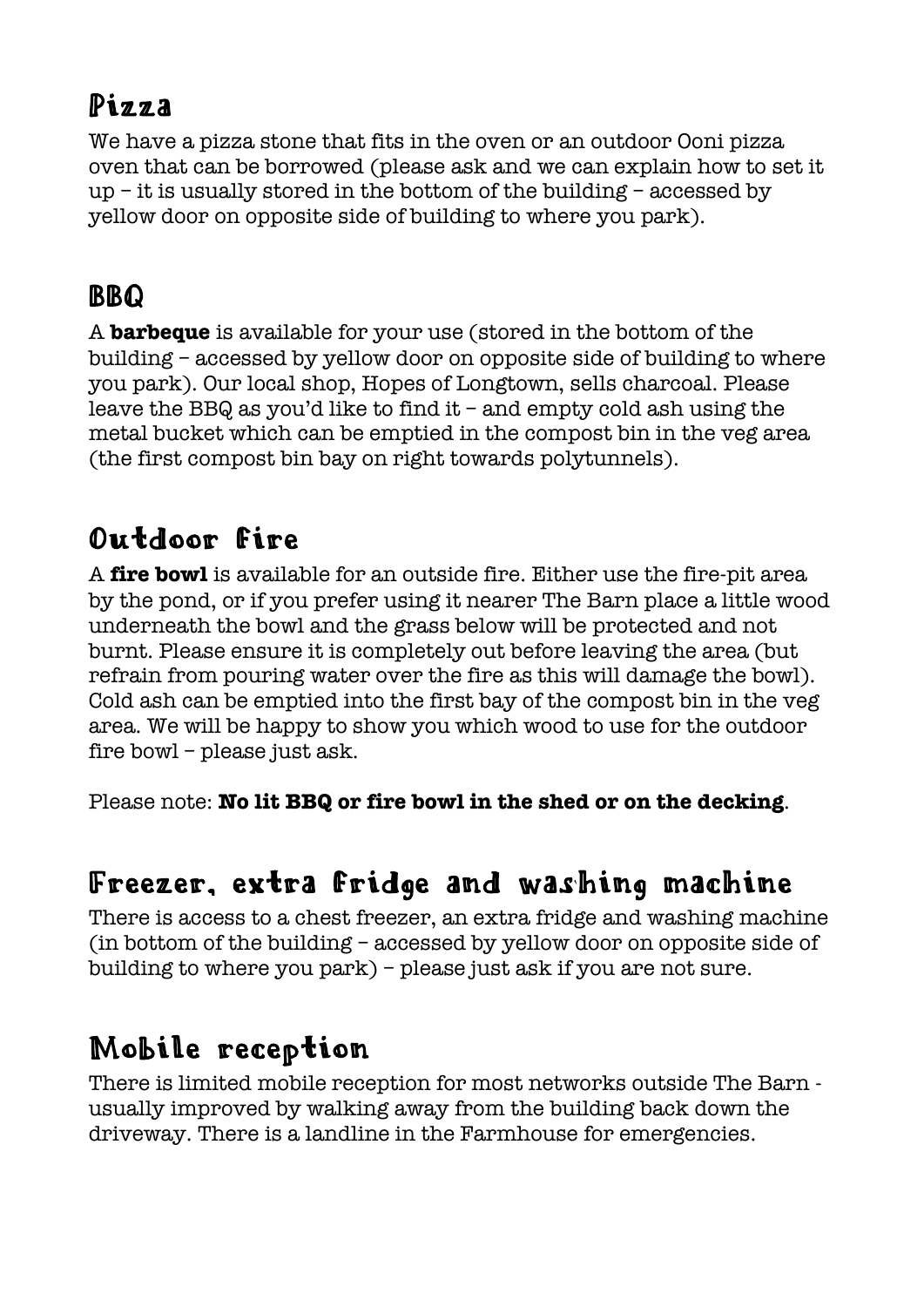## Books & Games

There are number of books and games for you to enjoy. Feel free to enjoy a novel (and take it with you if you don't finish it) and leave one you've enjoyed - but please note that there are some novels and books with stickers in asking for them not to be taken away.

There is a selection of board games in the kitchen walk-in cupboard. We also have a good selection of board games to borrow, including Ticket to Ride, Dixit, Carcassonne, Battle Sheep, Labyrinth, If fishes were wishes, Pandemic, 221B Baker Street, Task Master… ask us to borrow some.

## TV, DVD (and CD) Player & Radio

The TV does not have terrestrial reception but there is a DVD player and a selection of DVDs to borrow. The DVD player will also play CDs. There is a digital radio in the kitchen with a standard 3.5mm jack plug so you can plug in a mobile / mp3 player etc.

## Parking

Up to three car park spaces are provided adjacent to The Barn for your use. If you require more parking spaces please ask and we will try to make provision for this elsewhere on the property.

## Driveway

We really appreciate careful use of the drive to avoid damaging it please drive steadily. It is best go into first gear before turning off the road onto the drive and stay in first gear, coming up steadily without stopping. If you struggle for any reason you are welcome to park at the bottom.

## Outside noise

To maintain the peaceful nature of the place we ask that noise immediately outside The Barn is kept to a minimum after 10pm.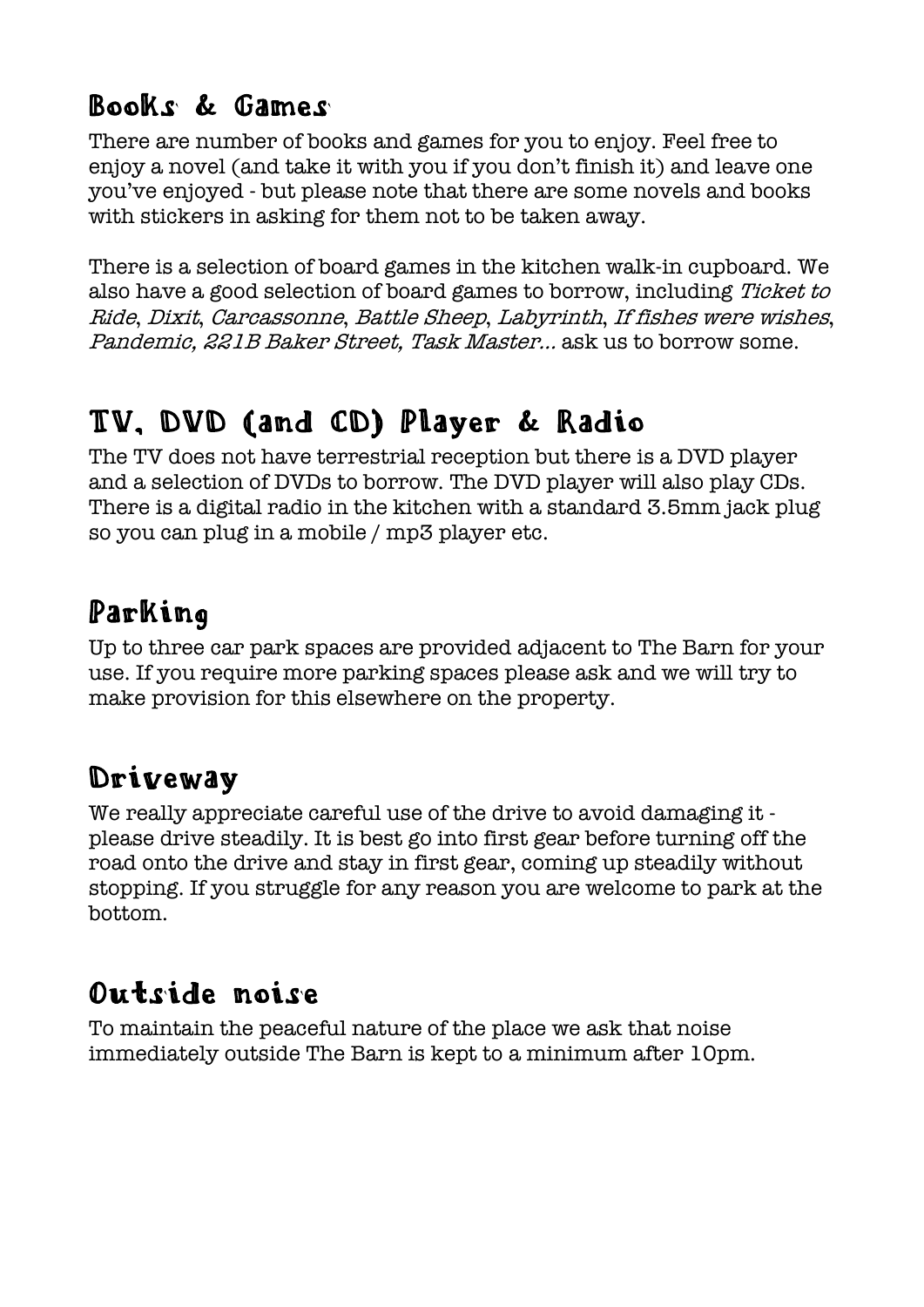## Heating and hot water**…**

The heating and hot water is controlled by the panel just outside the bathroom door on the left.

Hot Water The boiler is a combi boiler and, assuming the hot water is switched on, produces instant hot water when a hot water tap is turned on (please note from cold the boiler will sometimes need to warm up for ten minutes first).

Switch on the hot water by using the large 'hot water' button to point the arrow to 'boost' or 'const' - the boost button puts it on for an hour. Please use the 'boost' setting or have it on 'const' during the day, switching it to 'off' at night.

Heating We encourage you to use the **wood burning stove** as your primary source of heating as it is run from sustainably managed wood from our own woodland. See 'Wood Stove' section below for lighting tips.

You are, of course, also very welcome to use the **central heating**. On the control panel use the large 'heating' button to move the arrow to 'boost' for an hour, or 'const' for constant. We ask that you turn the heating to 'off' or 'timed' overnight. In the colder months it will be set to come on for an hour in the mornings.

## Wood Stove<br>Lighting the stove

You load the logs using the **side door** and control the air flow into the stove by using the silver leaver in-front of the door (pushed to the right is fully open) – **once hot this lever can get stiff so is best left in the fully open position**. You can also slightly open the sidedoor or bottom drawer to increase airflow which can be useful when starting a fire (do not leave the side door or bottom drawer open unattended).

We recommend running the fire fairly hot, rather than keeping it ticking over. The thermometer on the side of the chimney of the stove will indicate the optimum temperature for the most efficient burn, producing the most heat value.

The front doors can be opened using the allen / hex key tool in the metal tin for cleaning and laying the fire. You will also find matches and a water spray bottle in the tin for cleaning (see over).

To avoid over heating (especially in the sleeping platform) you will want to stop adding logs about an hour before you go to bed.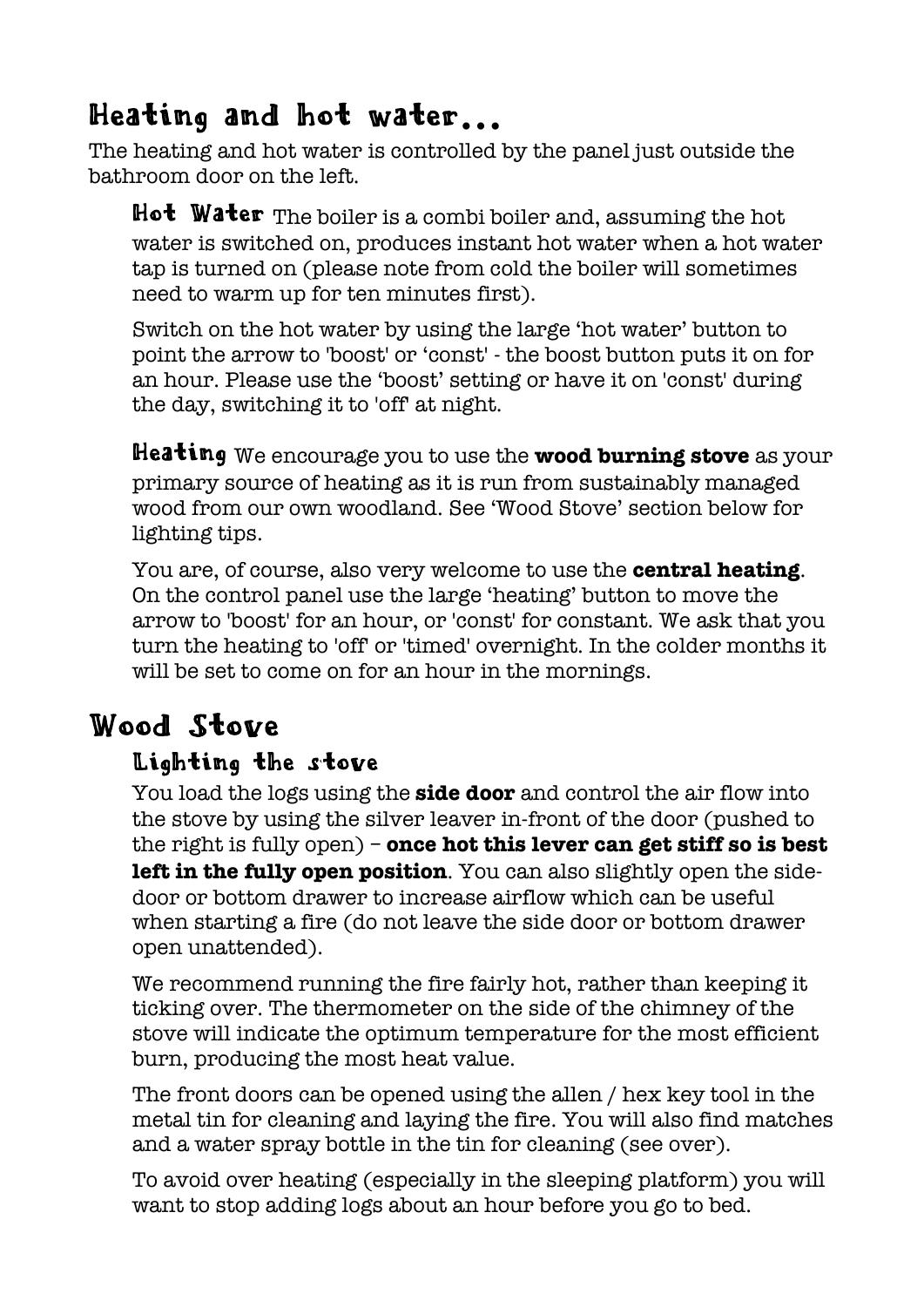### Top-down lighting method

Start with a couple of larger sized split logs. On top of that place some smaller logs aligned in the opposite direction. On top of that place some kindling - criss-cross these into a few levels. Scrunch up sheets of newspaper and place on top and under the kindling.

Light the newspaper, leave the side door slightly open and ensure the silver lever on the front is completely open (pushed to the right). You can also open the bottom drawer slightly to increase airflow at this stage.

Close the bottom drawer to reduce the airflow once the kindling is burning well and the main wood has begun to burn. Leave it that way until the stove is producing sufficient heat. To reduce heat stop adding logs - you can reduce the airflow using the silver leaver infront of the door, but this lever can get stiff so is often best left in the fully open position (pushed to the right). Do not leave the side door or bottom drawer open unattended.

### Cleaning the stove glass door

Each time you lay the stove use the water spray bottle and newspaper to clean the inside of the glass door - that way you will be able to sit and gaze at the flames rather than a sooted up door.

Use the allen / hex key tool to open the front doors and simply spray the glass on the inside of the door, scrunch up some newspaper and spray it before dipping it in some ash from inside the stove and rubbing the glass. The soot marks will come off and you'll have a clear glass door through which to enjoy the fire. Cold ash can be emptied into the compost bin in the veg area.

#### More wood

Please ask us if you need more wood or kindling for the stove.

## On leaving

We appreciate you leaving The Barn tidy and as clean as you can. There is a broom, dustpan & brush, and vacuum cleaner in the walk-in kitchen cupboard for your use.

Please do empty the bins and, if you can, drop off your rubbish and recycling in the wheelie bins as you leave (see over).

It is also helpful to have the duvet covers, pillow cases and top sheet stripped off the beds.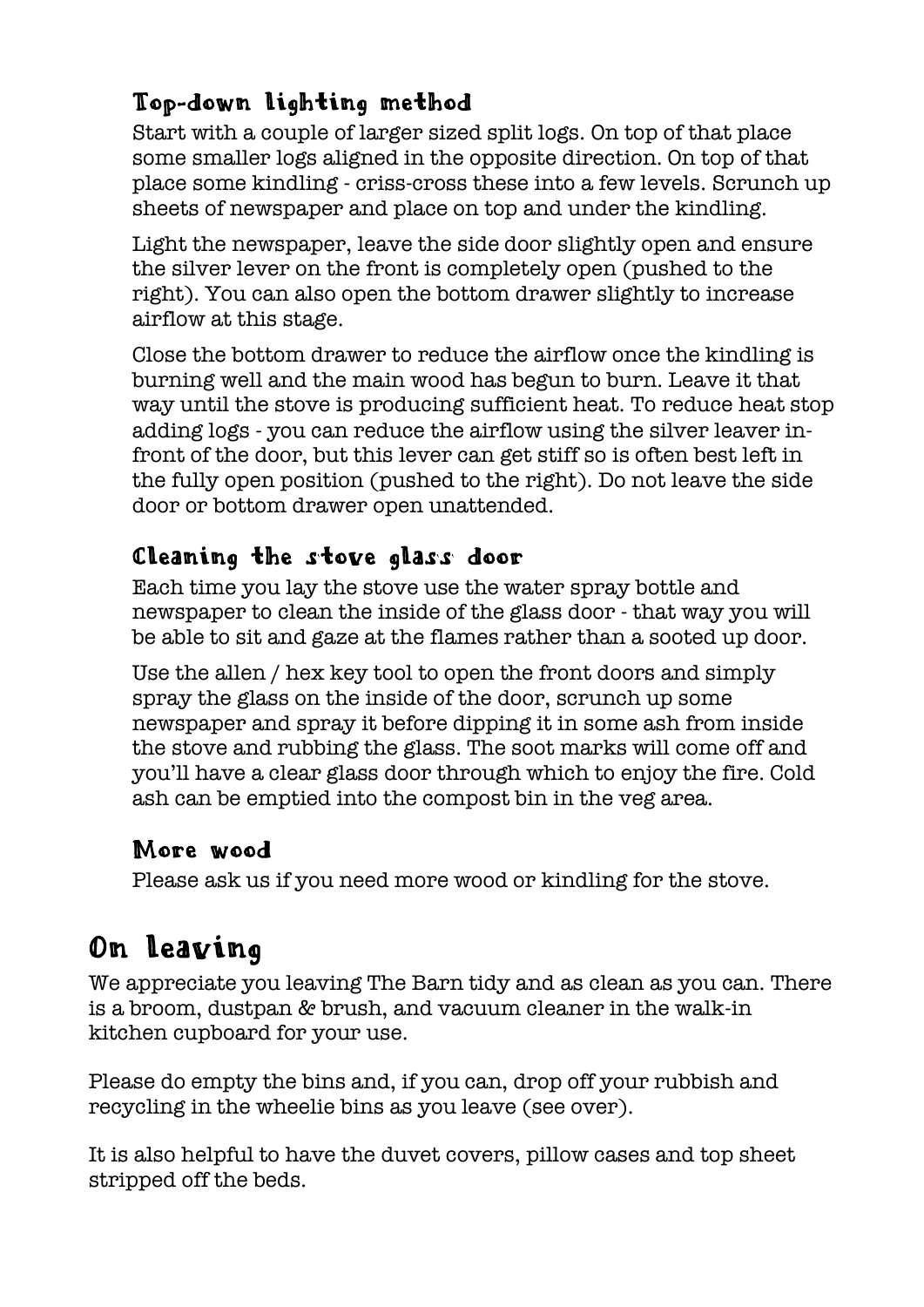## Recycling, Rubbish and Compost

We try and reduce waste going to landfill as much as possible. Your help in this is very much appreciated. Do ask if you're unsure.

 $Compos\cdot t$  bin (small cream metal bin – under sink) Raw veg and fruit (NO cooked food please), Teabags, coffee grinds, tissues and paper.

Please empty into compost bin in veg area (up path by pond).

Recycling bin (cream metal bin – under sink) Washed tins, glass and plastic pots/bottles, cardboard and paper.

**Rinsed and dry**, they can be added directly to the cream metal bin or in a plastic bag. Please empty the contents of the bin into either of the green wheelie bins at the bottom of the drive. The **items for recycling must be loose in the green wheelie bin** so please empty the items out of any plastic bag used to get them down there, and either reuse the bag or dispose of it.

Waste  $\lim$  (red bin - by oven)

For all other waste. Empty this into black bags in the metal bin by the Barn parking area, and/or when full put in either of the black wheelie bins at the bottom of the drive.

During your stay and when you leave it is appreciated if you can empty the recycling and waste bags in the appropriate wheelie bins at the bottom of the drive as you pass by.

## Sewage System

The Barn is not on mains sewage and we use a cess pit filtration system - we therefore ask you to be mindful of what you flush down the toilet, keeping tissue waste to a minimum and not disposing of anything other than tissue and human waste.

## Water System

The water in The Barn is from our own springs - it is treated through a filtration and ultraviolet water purification system before coming to the taps.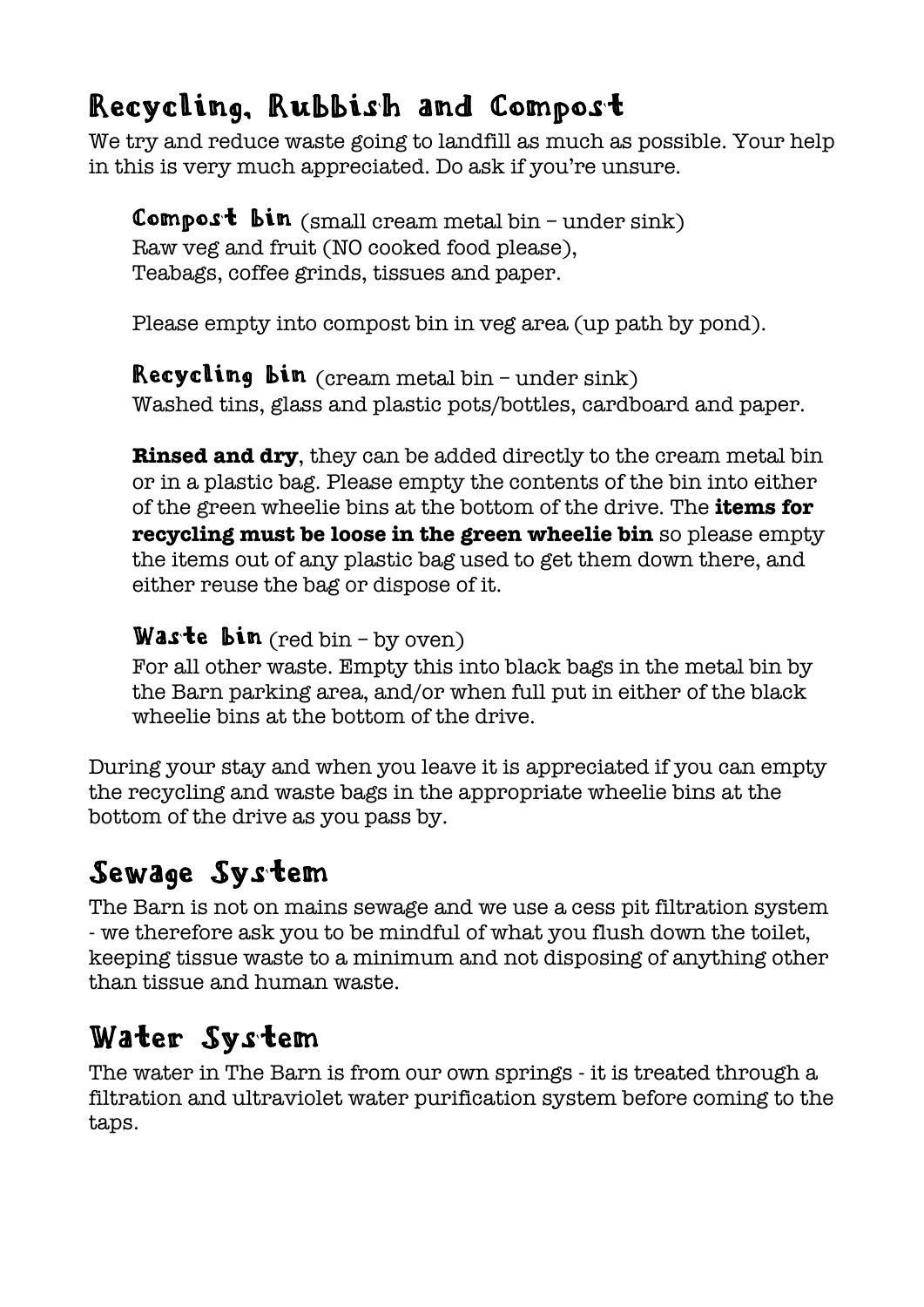## Land and woodland

You are welcome to explore the woodland and fields at Garn Farm. We hope you will find time to follow the paths and enjoy the views.

A **map of the land and woodland** is enclosed, along with recommended walking routes and what to look out for. The land and paths are steep in places and so not accessible for everyone and you do so at your own risk. Please respect the fencing and be aware of the boundaries of the land, not trespassing onto neighbouring land.

**Safety warning:** Please note there are areas roped off for your safety, and there are streams and an unfenced pond nearby The Barn and across the land, so **children playing outside should be supervised at all times**. Take care of **overhanging branches in woodland** and in very windy conditions keep out of the woodland.

## Foraging

We enjoy **foraging** - but only forage if you know what you are looking for. In particular beware of a parsley looking plant, often found in the streams, as it is the deadly Hemlock plant!

## Animals

There is usually a range of animals at Garn Farm, and you are welcome to say hello to them. Timmy the black and white **cat** is very friendly. There are **chickens** and **ducks** in the veg area above the Barn with the polytunnels (use path via pond). We sometimes have **pigs**, who always like to see people, especially if they have raw veg/fruit peelings and windblown apples (but no food from the kitchen). The **sheep** and **lambs** will generally run away when approached, but you're welcome to say hello.

There are also plenty of wild friends about. Most regularly you'll see squirrels, badgers, foxes, owls, woodpeckers, buzzards, kites, deer, hare, rabbits, weasels and the odd polecat. The Bioscan report in the bookcase gives a full overview of the biodiversity of the land at Garn Farm.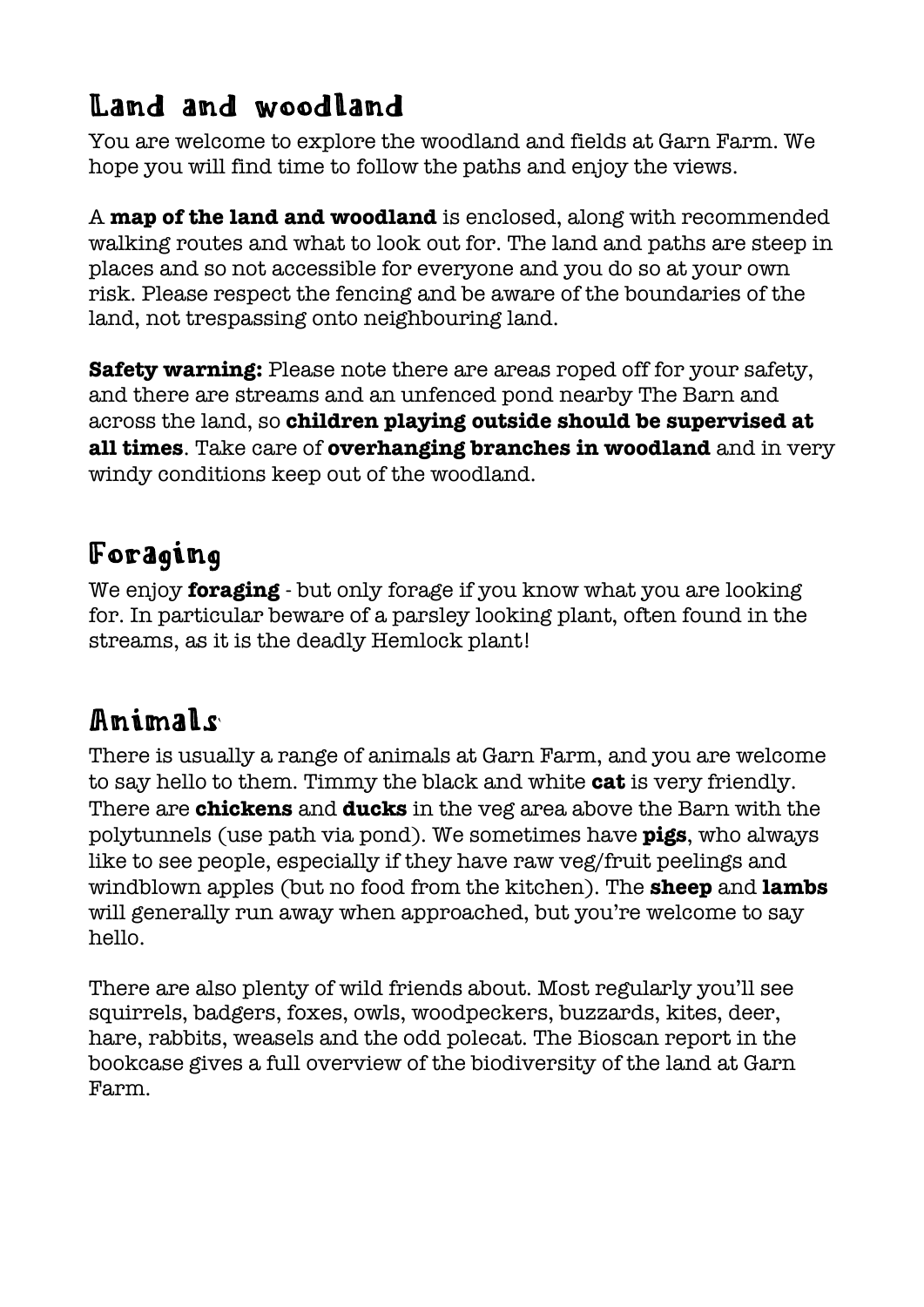## Local shop

Our nearest shop is **Hopes of Longtown** (5 mins by car) 01873 860444 / www.hopesoflongtown.co.uk Head down to Clodock and turn right towards Longtown - taking the first right after entering the village, and it is on your right.

## Local Doctors / Hospitals

#### **NHS 111**

111 is the NHS non-emergency number available 24 hours a day, 365 days a year. Calls are free from landlines and mobile phones.

#### **Nearest Hospitals with A&E**

Grange Uni Hospital, Cwmbran (24 miles away / 38 mins) Tel: 01633 493100 A&E - Open 24 hours Llanfrechfa Grange, Caerleon Road, Cwmbran, NP44 8YN

The County Hospital, Hereford (18 miles away / 40 mins) Tel: 01432 355 444 A&E - Open 24 hours Stonebow Road, Hereford, Herefordshire, HR1 2BN

Nevill Hall Hospital, Abergavenny (8.1 miles away) Tel: 01873 732732 / NO A&E - Minor Injury Unit only Brecon Road, Abergavenny, NP7 7EG

#### **Nearest Doctors Surgery**

The Surgery, Ewyas Harold, Herefordshire, HR2 0EU (3.7 miles away) Tel: 01981 240320

Belmont Medical Centre, Eastholme Avenue, Belmont Hereford, HR2 7XT (12.4 miles away) Tel: 01432 354366

#### **Nearest Pharmacies**

Boots the Chemists Ltd, 2 Cross Street, Abergavenny, NP7 5EH (8.2 miles away) Tel: 01873 853207

Old Station Surgery, Brecon Road, Abergavenny, NP7 5AQ (8 miles away) Tel: 01873 859000

Hereford Road Surgery, 6 Hereford Road, Abergavenny, NP7 5PR (8 miles away) Tel: 01873 851155

Tesco Stores, Abbotsmead Rd, Belmont, Hereford, HR2 7XS (12.4 miles away) Tel: 01432 291647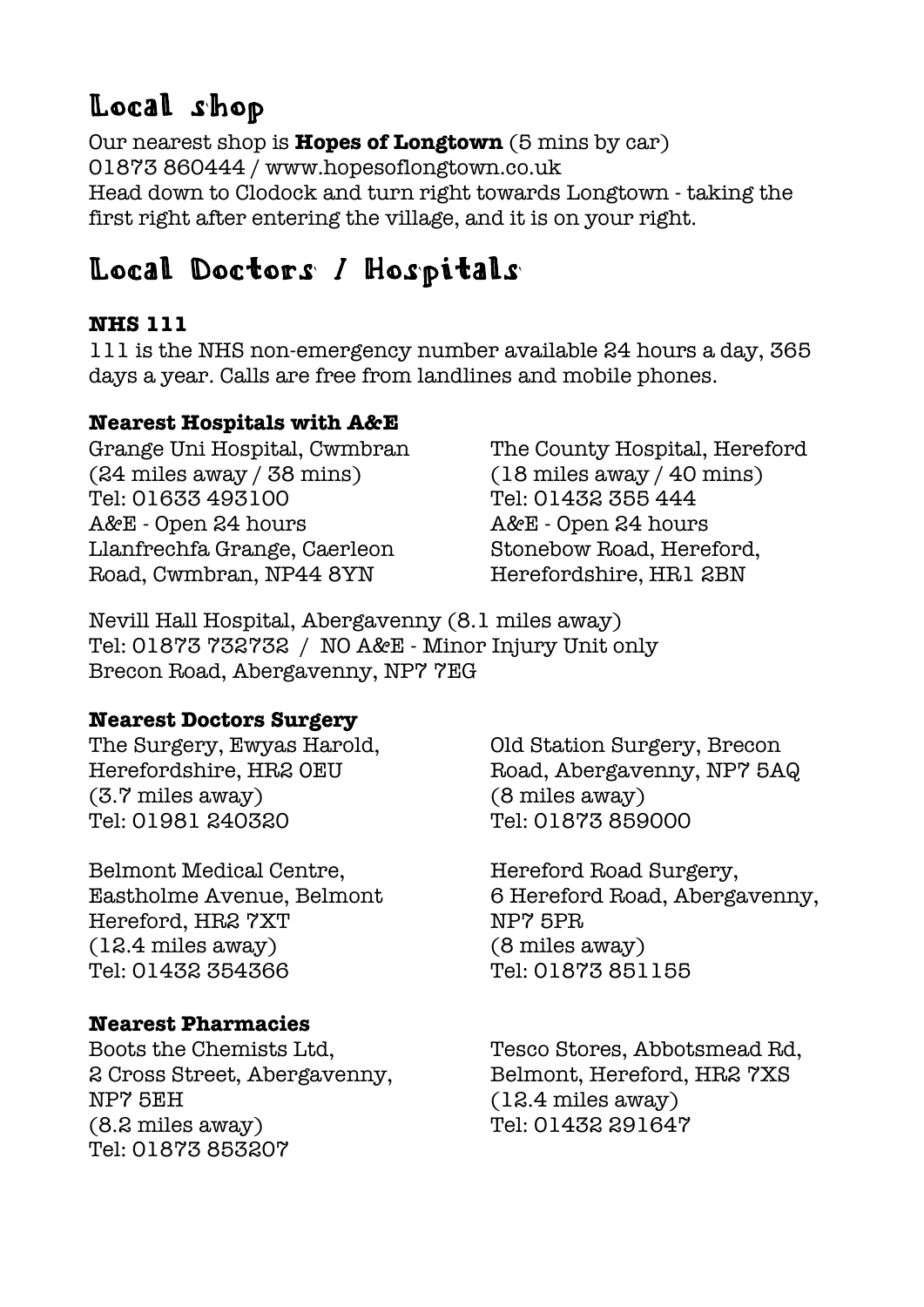## Taxis and buses

#### **Taxis**

Black Mountain Private Hire (up to 4 passengers) 01981 570567 / 07990 903314 / www.bmph.co.uk

Gill Jones (6 seater) 01981 510356

#### **Buses**

No. 442 to Abergavenny - only runs on a Tuesday. Departs at 10.25 from Clodock (adj to Church) and returns from Abergavenny bus station at 14.00.

No. 441 to Hereford – only runs on a Wednesday. Departs at 10.10 from Longtown (adj Greyhound Close) and returns from Hereford Bus Station (Stand 2) at 13.30.

### Emergency Details

There is a telephone in the main farmhouse - and the best mobile reception can be found outside The Barn - usually improved by walking away from the building back down the driveway.

**Dial 999** and ask the operator for the service you require - Ambulance / Fire / Police

Full Address: Garn Farm, Hunthouse Lane, Clodock, Longtown, Herefordshire, HR2 0PE

House Tel: 01873 860885 Matt's mobile: 07749 839934

Directions: Use NEW drive signed Garn Farm (and The Garn) accessed from Hunthouse Lane between Oaklea and Lower Hunthouse Cottage/Farm. Do NOT use OLD driveway marked on OS map (signed Lower/Middle/Upper Garn Farm) and where a SatNav is likely to direct.

House/Barn Grid Reference: SO 33156 26851

Drive Entrance Grid Reference: SO 33108 26588

Drive Entrance What3Words: ///this.serve.unsettled